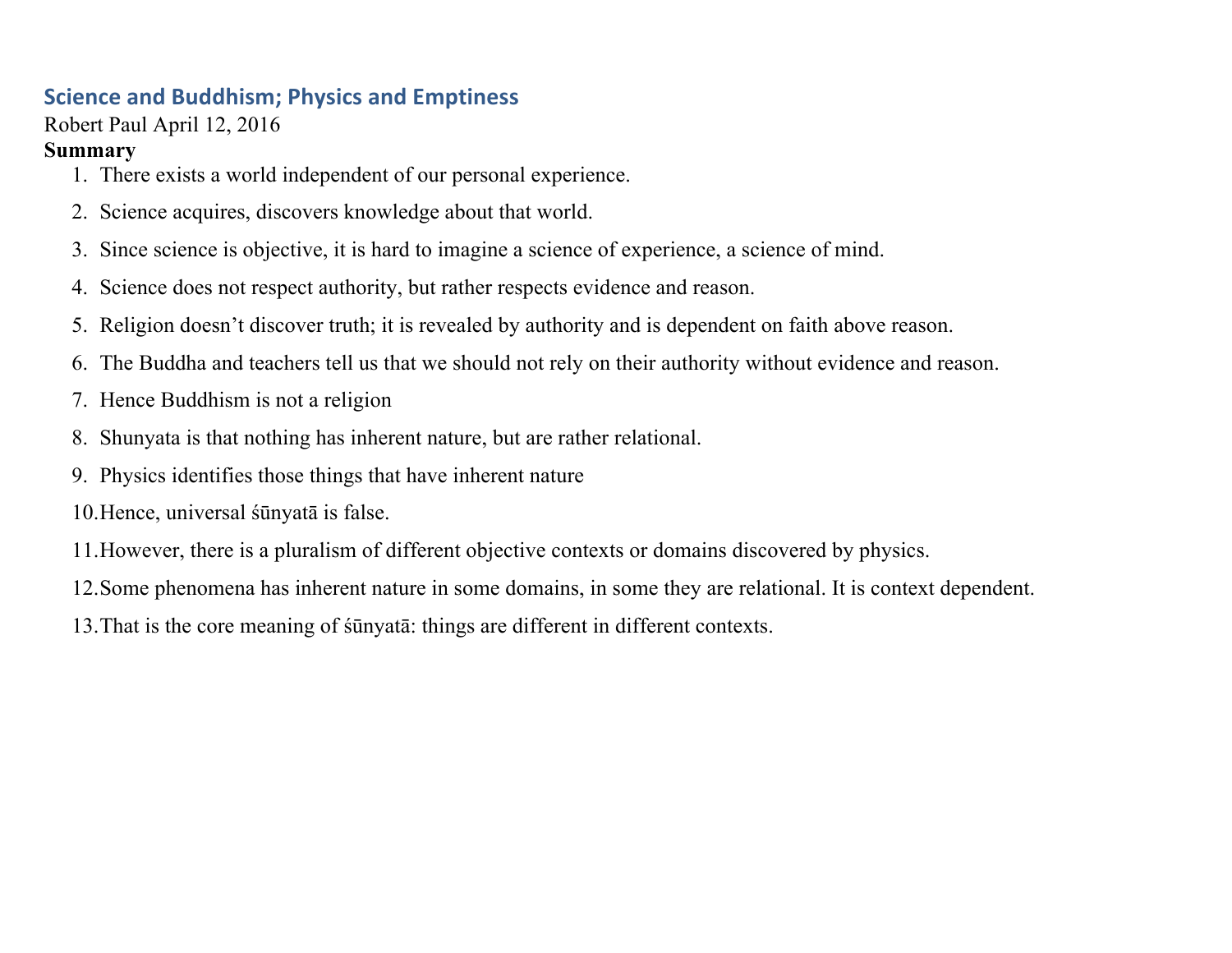# **Science and Buddhism; Physics and Emptiness** Robert Paul April 12, 2016

Science, Religion, Buddhism, Shunyata, Physics

| <b>Science</b>             | Religion                  | <b>Buddhism</b>         | Shunyata                   | <b>Physics</b>       |
|----------------------------|---------------------------|-------------------------|----------------------------|----------------------|
| Acquires new               | As way of life = culture, | About personal          | Lack of inherent nature    | Fundamentalism       |
| knowledge about shared     | philosophy                | subjective experience.  | 2-fold shunyata Self and   | Pluralism            |
| but objective experience   | <b>Or</b>                 | Nature of world?        | phenomena                  |                      |
|                            | As revealed truth belief  |                         |                            |                      |
|                            | system=religion           |                         |                            |                      |
| Evidence, Observation,     | Revealed knowledge        | Revealed or acquired    | Not Svabhava               | Pluralist            |
| Testing, Replicable,       | Truth already known       | knowledge, philosophy?  | Independence or            | Truth in a domain    |
| Confirmable, Falsifiable   | Beyond question           |                         | interdependence            | Discourse—context    |
| <b>Skeptical Challenge</b> |                           | Authority--Quotes       | • Causal                   | Epistemic--theories  |
| Platos Cave, Descartes     |                           |                         | Compositional<br>$\bullet$ | Ontic--domain        |
|                            |                           |                         | Temporal<br>$\bullet$      |                      |
| Theory, Explanation,       | Faith and belief trumps   | Evidence and Faith,     | Appearance (relative)      | There is inherent    |
| Mechanism                  | evidence and reason       | belief, argument        | 1.total illusion           | nature-in many       |
|                            | Dogma                     | Faith is informed by    | 2. projection of svabhava  | domains              |
|                            | Heretics                  | evidence and reason     |                            |                      |
|                            |                           | Faith is reason?        |                            |                      |
| Ultimate Phenomena,        | Personal experience,      | Not a religion          | True Phenomena             | Causal—conserved q   |
| <b>Applied Appearance</b>  | subjective, individual    |                         | (ultimate, absolute)       | Compositional        |
|                            |                           |                         | 1. only seen by            | Rock, atoms, binding |
|                            |                           |                         | <b>Buddhas</b>             | Temporal             |
|                            |                           |                         | 2. interdependent,         | Persistence          |
|                            |                           |                         | relational                 |                      |
| No Biases, No authority    |                           | Vajra master said test, |                            |                      |
|                            |                           | alone, Blind faith,     |                            |                      |
|                            |                           | allegories              |                            |                      |
| Falsifiability             |                           | Objectivity             |                            |                      |
| Is there a science of      |                           | Dualism—external        |                            |                      |
| mind? Buddhism?            |                           | world independent of    |                            |                      |
|                            |                           | mind                    |                            |                      |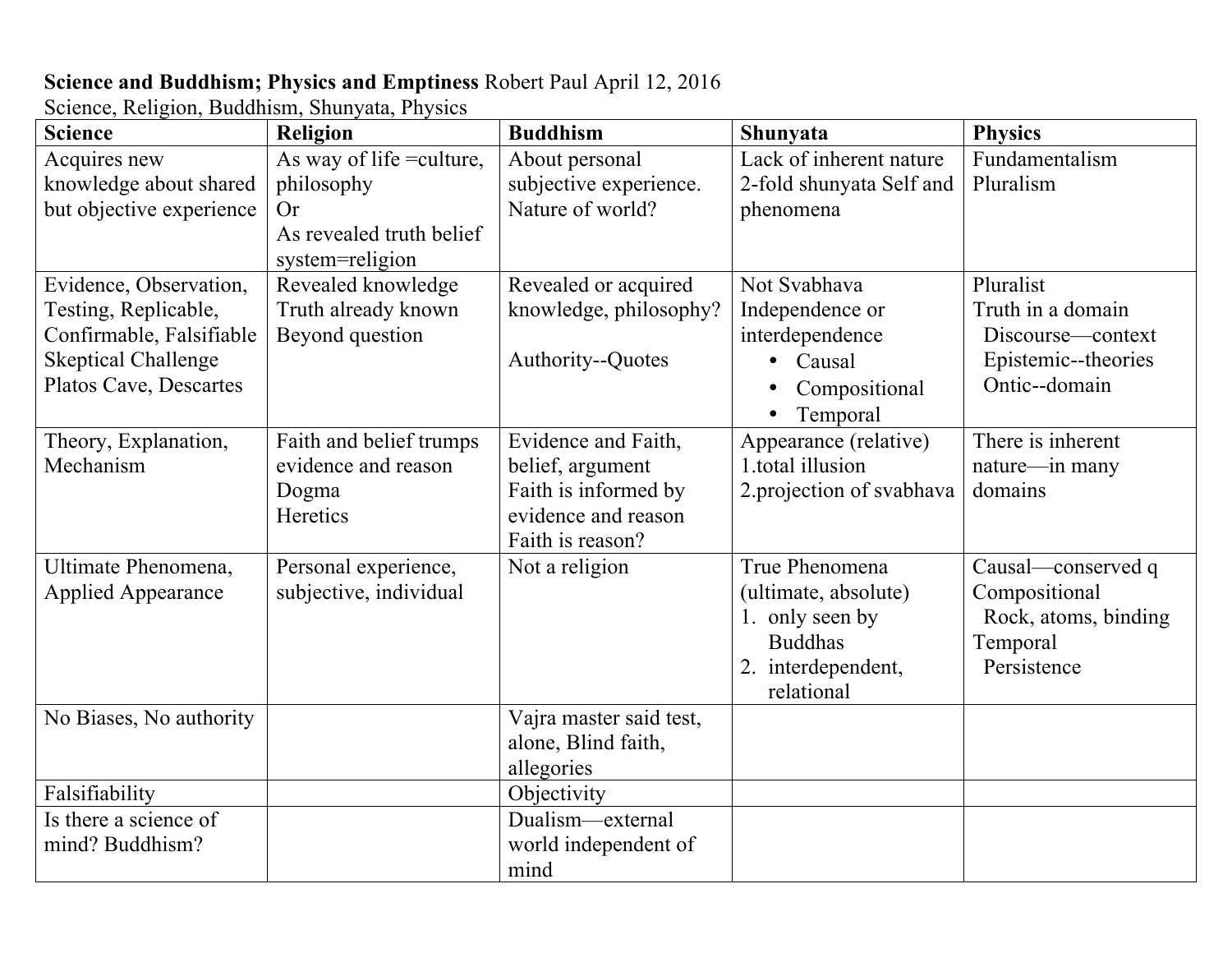! From the *Kālāmas Sutra, Discourse to the Kālāmas*

my word should be accepted by the wise only after investigation, not out of respect (for me)—just as gold (is accepted) only after heating, cutting and rubbing. (From the *Kālāmas Sutra)*

- ! Chogyam Trungpa *Cutting Through Spiritual Materialism* (p187-188) chapter on shunyata and description of the *Heart Sutra*: Then Avalokiteshvara spoke with Shariputra, who represents the scientific-minded person or precise knowledge. The<br>teachings of the Buddha were put under Shariputra's microscope, which is to say that these teachings were no
- $\blacksquare$  More explicitly, the Dalai Lama has recently written that

My confidence in venturing into science lies in my basic belief that as in science so in Buddhism, understanding the nature of<br>reality is pursued by means of critical investigation: if scientific analysis were conclusively Buddhism to be false, then we must accept the findings of science and abandon those claims.

• Hence, Buddhism is not a religion by my definition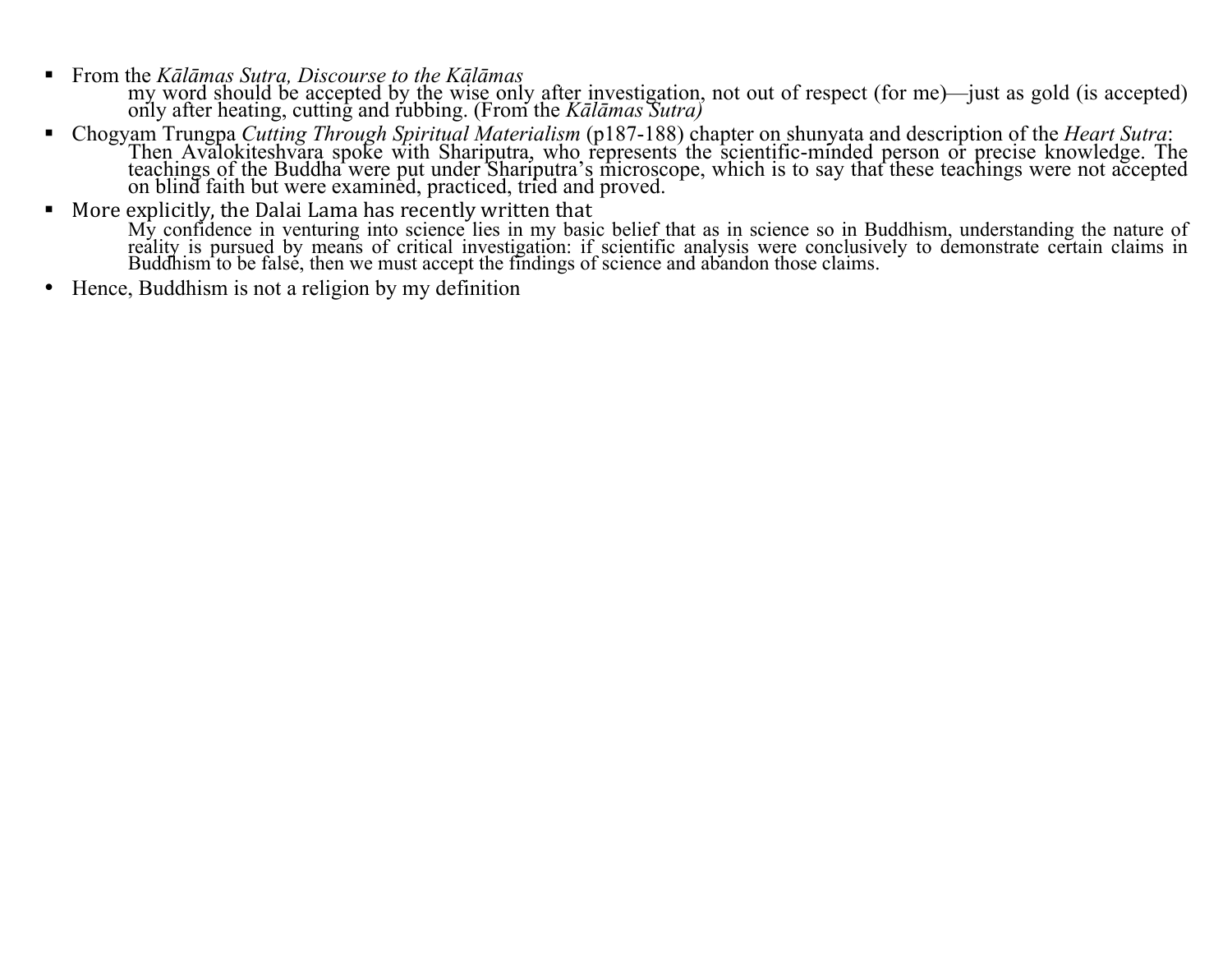- **Science**
- **Religion**
- **Buddhism**
- **Emptiness**
- **Physics**

Set up dichotomy between religion and Buddhism that allows comparisons between Buddhism and science

## **What is science?**

- Mode of knowledge acquisition about **anything** in the world
- Relies on **observation** of how things appear, on their own and in **experiment**
	- o Basic/theoretical science seeks understanding of **ultimate** nature of nature of underlying phenomena
	- o Applied science uses theoretical science to understand and control appearance
- Does not rely on authority
- Requires evidence (appearance)
	- o Replicable
	- o Identify and control for biases
- Requires explanation of evidence (phenomena)
	- o Theory with falsifiable hypotheses
	- o Mechanism for producing evidence
- Evidence trumps theory every time.

# **What is religion?**

- Mode of knowledge already acquired
- About the **ultimate** nature of the world and how it can be applied
- Relies on revealed authority.
	- o Truth is already known.
	- o Faith and belief trump evidence.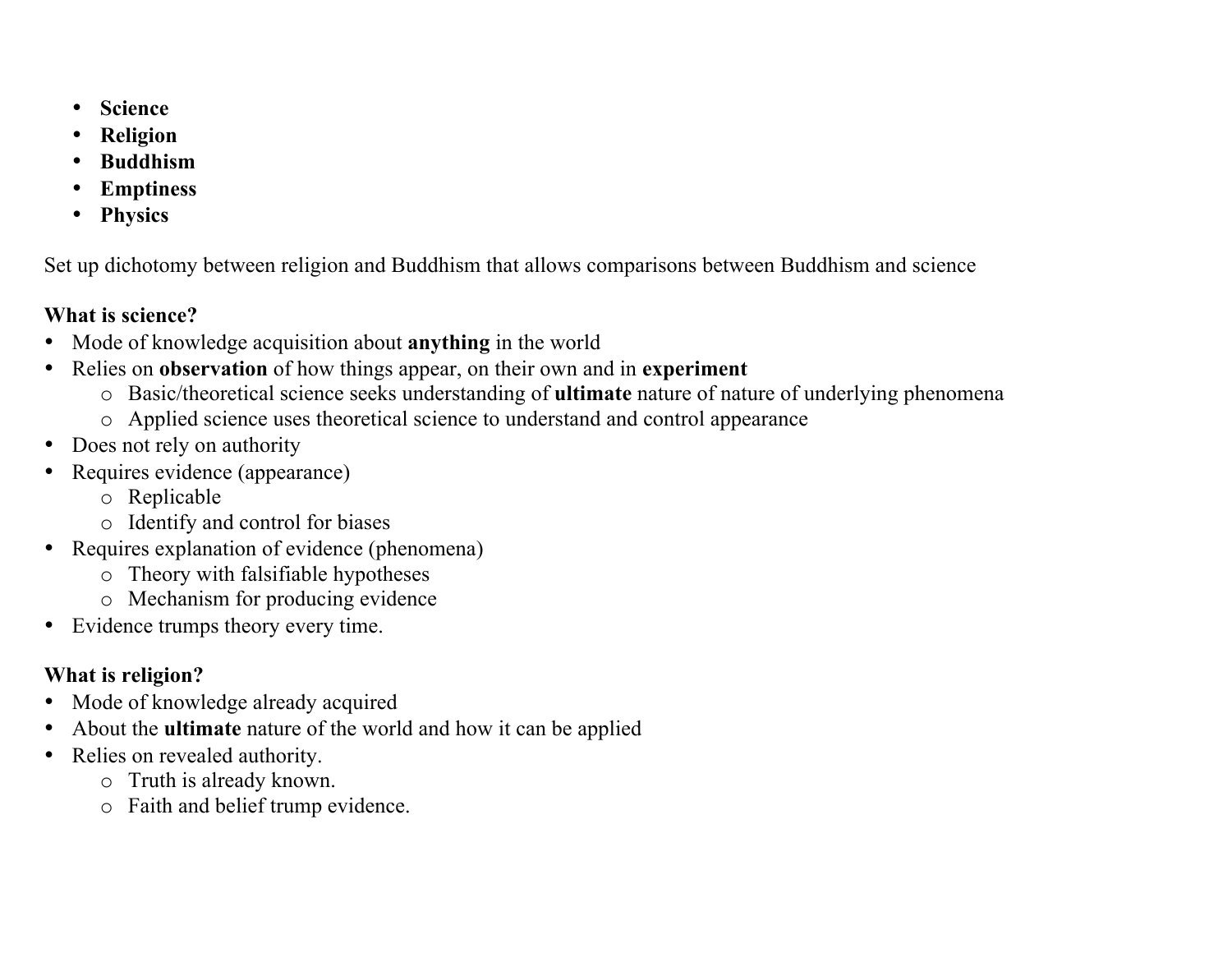### **What is Buddhism?**

- Mode of knowledge acquisition about **anything** in the world
- Relies on **observation** of how things appear
	- o Seek knowledge of **ultimate** nature of nature of underlying phenomena
	- o Seek knowledge of **relative** appearance to live in the world
- Does not rely on authority
	- o Truth must be personally discovered
	-
	- <sup>o</sup> Evidence trumps faith, belief and argument ! From the *Kālāmas Sutra, Discourse to the Kālāmas*

my word should be accepted by the wise only after investigation, not out of respect (for me)—just as gold (is accepted) only after heating, cutting and rubbing. (From the *Kālāmas Sutra)*

! Chogyam Trungpa wrote in *Cutting Through Spiritual Materialism* (p187-188) in his chapter on shunyata and description of the *Heart Sutra*:

Then Avalokiteshvara spoke with Shariputra, who represents the scientific-minded person or precise<br>knowledge. The teachings of the Buddha were put under Shariputra's microscope, which is to say that these<br>teachings were no

 $\blacksquare$  More explicitly, the Dalai Lama has recently written that

My confidence in venturing into science lies in my basic belief that as in science so in Buddhism, understanding the<br>nature of reality is pursued by means of critical investigation: if scientific analysis were conclusively certain claims in Buddhism to be false, then we must accept the findings of science and abandon those claims.

- o Hence, Buddhism is not a religion by my definition
- What about instructions by the vajra master?
	- o My first vajra master insisted that I was alone on my own path
	- o Many others insisted that I must walk it alone
	- o We must become convinced in order to have faith
	- o Blind faith is useless on our path
	- o We must be scientists about our path to determine what is right for us—which of the thousands of skillful means addresses our needs—if any
- Question
	- o Objectivity, dualism—external world independent of mind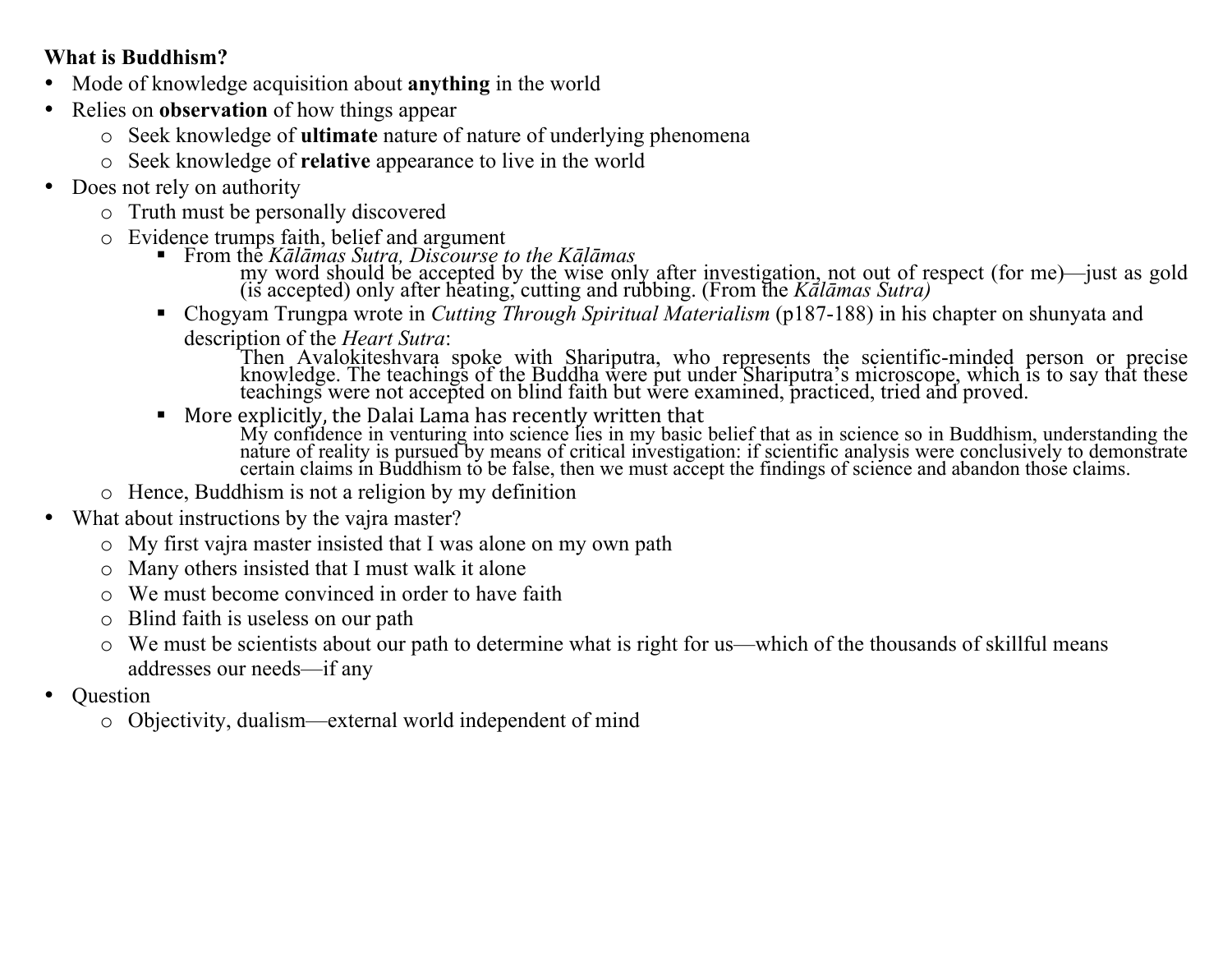### **Shunyata**

- Everything lacks essential essences
	- o Essential essences are independent
	- o Independent things cannot be known; knowledge requires interaction
		- ! Independent of causal relationship with other things
		- ! Independent of causal relationship with parts (no parts; unity)
		- ! Independent of flow of time—permanent (persistent)
	- o We know phenomena in the world because they are shunya—they interact
		- Things interact causally
		- ! Things have parts that relate to the whole causally
		- ! Things are impermanent
- Two Truths
	- o Appearance (relative truth)
		- ! View 1: everything that appears is an illusion, hallucination, fiction, falsehood. Appearance is unreal; things that appear are unreal; it is all a dream.
		- ! View 2: we typically project essential essences into what we observe. To the degree that we do this, what we project is illusory. It is our projections that are illusory and false, not appearances
	- o Ultimate reality (ultimate truth)
		- ! View 1: ultimate reality is perceived only by enlightened Buddhas in meditation. It is ineffable, indescribable by language or concept. It is non-conceptual.
		- ! View 2: ultimate reality is the phenomena of interactive things that underlay the appearance of independent essences. Ultimately, all things are mutually interdependent

View 1 and View 2 are shared among all the lineages, yet historically View 1 is from Gorampa and shared by many Kagyu-Nyingma; View 2 is from Tsongkhapa and shared by many Gelug. I have heard/read both views espoused by my teachers at different times and contexts.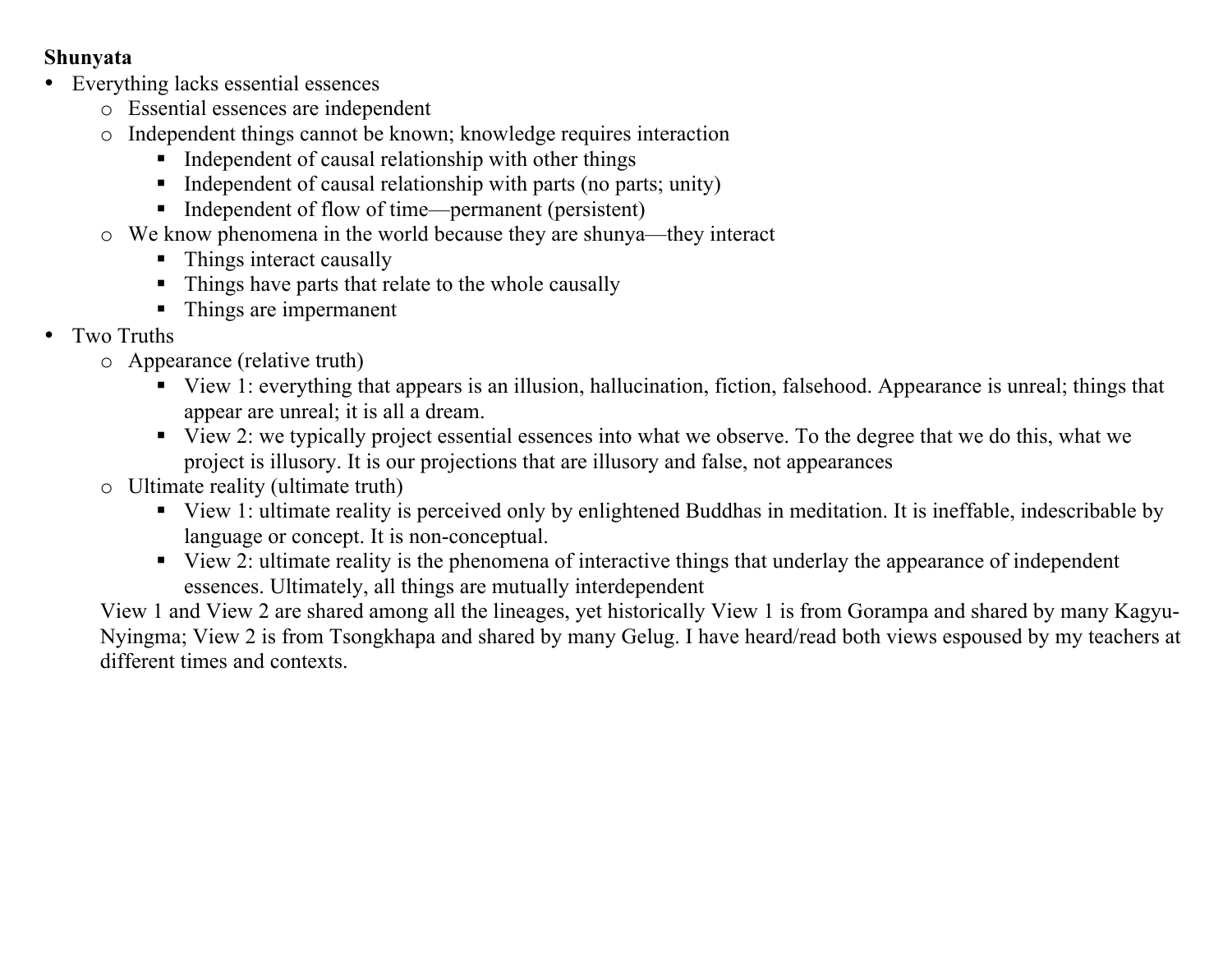### **Physics and shunyata**

Physics provides a conceptual map

- purged of the projections of our personal views as much as humanly possible
- in order to explain ultimate and relative reality

## **My research**

- I took as hypotheses the views of shunyata and their conceptual justifications found through the traditional Madhyamaka arguments
- I found the arguments generally illogical and/or factually fallacious
- I found better arguments that were internally logical and had higher correspondence with the facts of modern physics:
	- o Physics fundamentalism (ontological reductionism) is not universally true
	- o Pluralism is required
	- o Some things are unities
	- o Some things are persistent to the point of essential permanence
	- o Causality is best described by a movement of conserved quantities that expresses mutual interdependence
	- o Sevenfold/Neither one nor many as an example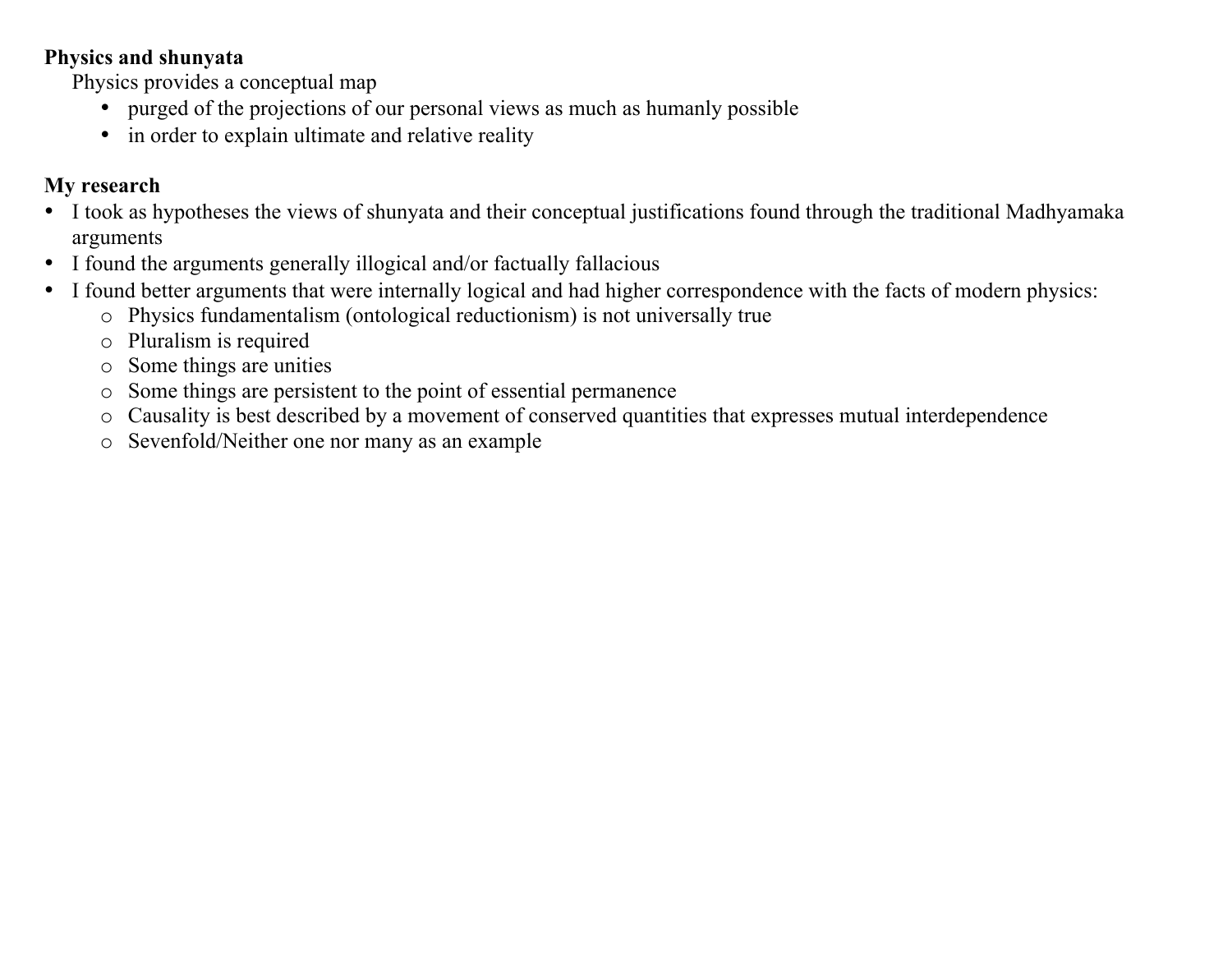My understanding of Buddhist philosophy is that it is the expression or projection into the concepts, language and culture of the region and times from awareness that is achieved through direct experience in meditation and post-meditation through Buddhist practices. We learn of those practices with instructions given in our concepts, language and culture, as pointing towards reality without actually being able to express it fully. Sometimes teachers give those instructions through metaphor, analogy, simile, poetry, song or body language in order to bridge the gap between what they really mean and our conceptual interpretation of them.

At least one purpose of these practices is to revise our mistaken concepts of the nature of reality that we acquire when we take appearances as the actual reality, i.e. the underlying pure phenomena. With meditation, we may see things as they actually are.

In a sense, science is similar. Experiments and observations are direct perceptions of appearance. While this is the 'evidence' used by science, there is more to it: theory. Scientific theory is the conceptual expression or projection of our concepts into an explanation of how things appear the way they do. Theories represent reality in models and mathematics, and as with any representation we should not confuse the map for the territory. It is not that appearance, models and theory are false or illusory, but rather they are incomplete.

Behind my explanation is the two truths understanding of emptiness (shunyata). Shunyata is that things have no independent essence. When we realize that there is no independent essence, how can we grasp and fixate on things? Hence, we become free of the suffering that such silly activities generate.

We may understand at least two interpretations of the two truths, based on the debates between the Gelugpa founder Tsongkha-pa and his Shakya near contemporary Gorampa. The latter view was adopted by many Rime scholars in the Kagyu and Nyingma lineages. To be oversimplified in this brief exposition, Gorampa argued that relative appearance is totally illusory and deceptive, and ultimate pure phenomena is discovered only through direct experience by realized beings in meditative equipoise. In this interpretation nothing that normal folks see is real. Tsong-kha-pa argued that relative appearance is deceptive when we project inherent nature into what we perceive, while when we realize that there is no inherent nature we can see how things are ultimately interdependent. Hence, what we normal folks see is real, but we understand them in a mistaken manner until we get educated, trained and experienced in seeing the relationality of things without inherent nature.

There are serious problems with my oversimplification. It is very difficult to function in our life with an attitude that everything we experienced was an illusion. The problem is clarified when we realize that what is illusory are our concepts *about* what we experience, not the experience itself. Hence, what we need to focus on is seeing through those concepts. In this way, the two interpretations of the two truths can be seen as similar, if not identical.

Similarly, science attempts to find accurate concepts about our experience which express the nature of true reality. In order to determine them, our theories are translated into predictions about further experience—evidence. Through tests of those predictions, we can determine whether our conceptual models have some accuracy in describing the true reality.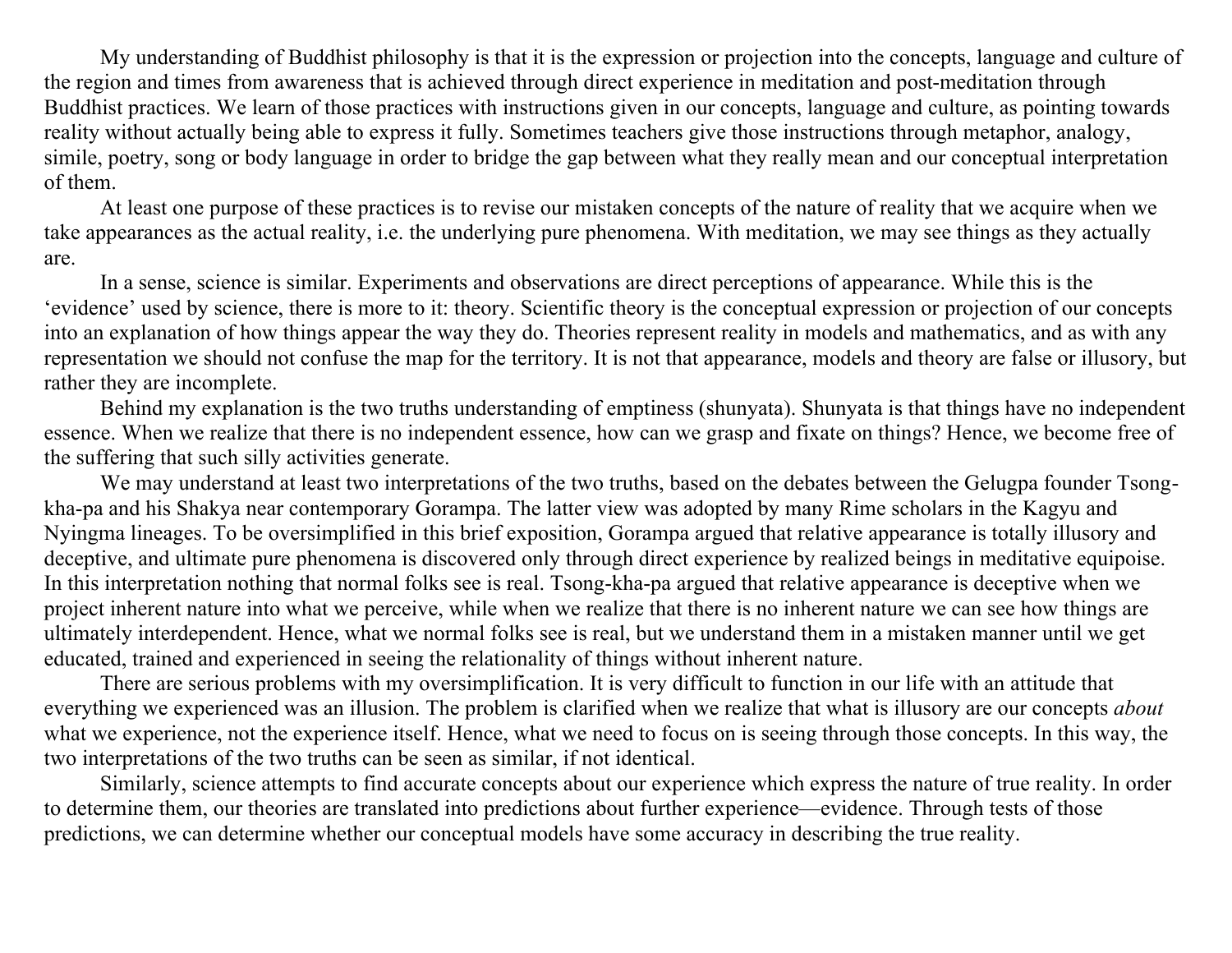There have been many attempts to distinguish religion and science. Some say that religion seeks the higher, ultimate, 'transcendent' truth, while science addresses the mundane, apparent—what is called the relative. My view is that both seek the same ultimate truth by different methods. The method of religion is personal experience and teachings that explain it, the method of science is experiment and theory that explains it. These may sound similar, yet they are importantly different. The former is very personal, individual and subjective, the latter is shared, communal and objective.

We must therefore immediately ask whether we can compare these—can science and religion generally, and Buddhism specifically, play nicely together? There are two intimately related fundamental principles of science that basically cannot be violated without grave damage to the entire enterprise: evidence and lack of authority. Hence, we do not believe the words of Einstein or Hawking without confirming evidence, and evidence trumps authority, theory, logical argument, intuition, etc., every time. Can religion generally and Buddhism in particular accept this requirement?

For those who take the words of the Torah, the New Testament, the Koran, Sutras, high Tibetan lamas, or even our own guru as dogmatic gospel to be believed without question, then yes, there is a severe conflict. However, our teachers have told us

not to do this. To my mind, the Buddha was clear that we should not trust his words without testing and analysis:<br>my word should be accepted by the wise only after investigation, not out of respect (for me)—just as gold (i

Chogyam Trungpa wrote in *Cutting Through Spiritual Materialism* (p187-188) in his chapter on shunyata and description of the *Heart Sutra*:

Then Avalokiteshvara spoke with Shariputra, who represents the scientific-minded person or precise knowledge. The teachings of the Buddha were put under Shariputra's microscope, which is to say that these teachings were no

All of us should be seriously questioning, examining, testing and being critically open to what we hear and read. We should not become religious about it all. If we do, we can easily fall prey to dominance by the unscrupulous, and also become vulnerable to debate because we are not rationally convinced of the truth of the teachings, but simply *believe*. That is dangerous. Criticism, discussion and debate are vital to the life of our teachings, just as it is in science and free society generally. Hence, as long as we follow this, there should be no conflict between science and Buddhism on this dimension.

However, some people seem to think that science is scientism, and physics is physicalism. I argue that neither of these are either science or true. Physicalism is the belief that every phenomena can be reduced to its physical components. This is also called reductionism. Physicists have determined that reductionism is not accurate for many phenomena; there is an emergent holism that cannot be reduced.

Scientism is the belief that science is the only source of knowledge. I addressed that initially to state that I don't believe this to be the case. Science—at least to date—cannot comprehensively understand personal experience. Try coming up with a description of the taste of a strawberry. All concepts fall short. There is—I would argue—non-conceptual knowledge, and science is restricted to a conceptual expression of the results of experimentation. Scientists are really good at drawing maps, but should not